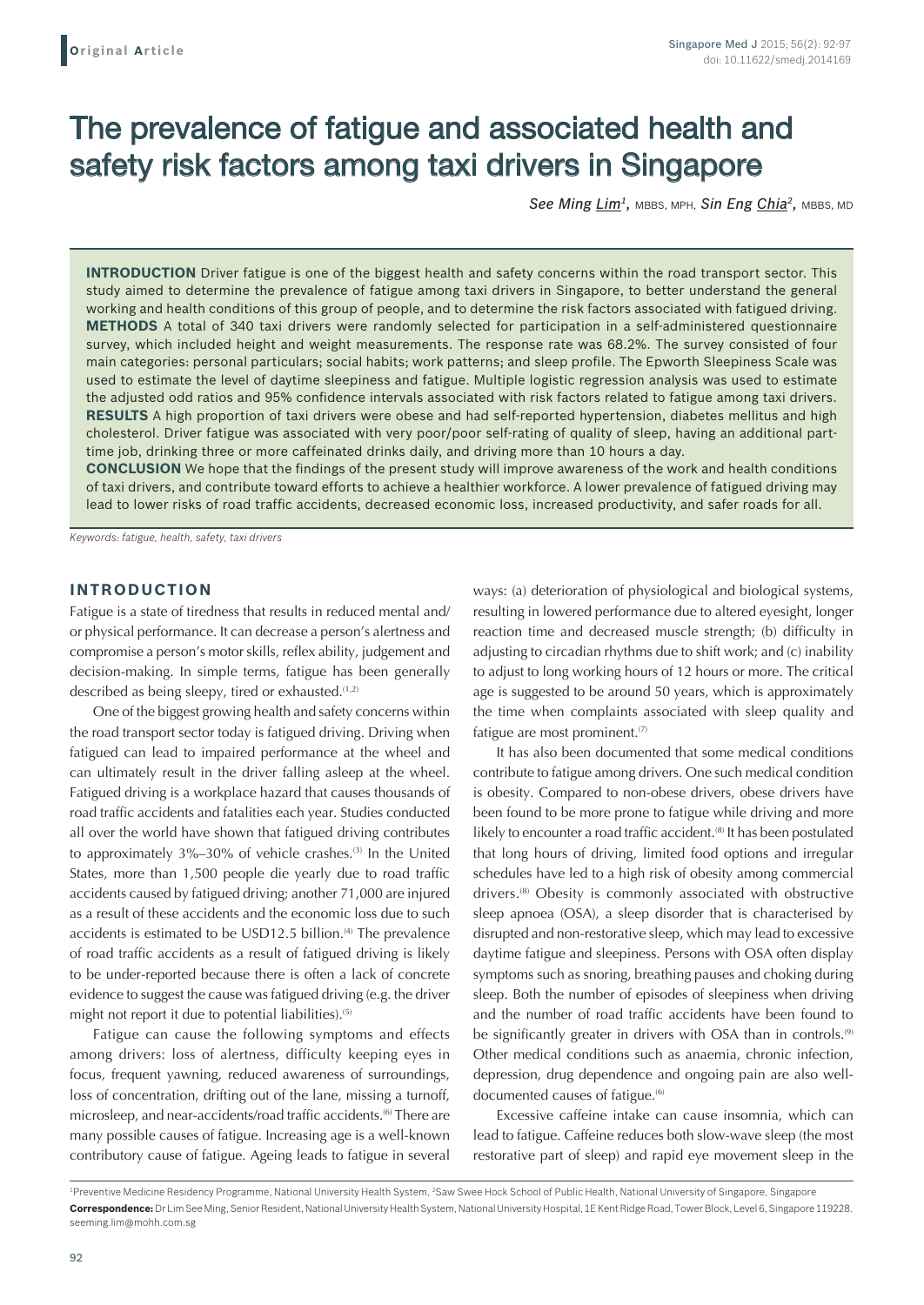sleep cycle. It also increases the period of wakefulness and can lengthen the time taken to fall asleep at night if large amounts of caffeine are taken in the evening.<sup>(10)</sup> In general, more than 200 mg of caffeine (approximately three or more caffeinated drinks) needs to be consumed in order for sleep to be significantly affected.

It is well known that both lack of sleep and poor quality of sleep contribute to fatigue. The average sleep requirement for an adult is around 7–8 hours a day. Without adequate rest, drivers are likely to be fatigued the next day. If the sleep debt accumulates and becomes too large, microsleep will happen.<sup>(6)</sup> Driver alertness is known to decrease during the time periods 0100–0800 hours and 1400–1800 hours, with the decrease being less significant in the latter time period.(11) This is due to the effect of the intrinsic circadian clock of the human body on performance and activity during shift work.<sup>(11)</sup>

Long hours of driving per day with minimal rest breaks in between are risk factors to fatigued driving, $(11)$  although the duration of rest breaks does not seem to reduce driver fatigue.<sup>(11)</sup> The International Labour Organization's hours of work and rest periods convention (for road transport) states that the maximum driving total time should not exceed 9 hours daily or 48 hours weekly, with every driver entitled to a break after 4 hours of continuous driving.(12) A maximum 10-hour driving limit is imposed in the United States and the United Kingdom.

In Singapore, there are currently no official guidelines on the work hours and rest periods of taxi drivers. Since fatigued driving continues to be a growing issue within Singapore's transport sector, we conducted a study on the prevalence of fatigue among taxi drivers, to better understand the general working and health conditions of this group of people, as well as to determine the risk factors associated with fatigued driving.

#### **METHODS**

The present study was conducted at one of the largest local taxi companies. In 2012, the company had a fleet of nearly 3,500 taxis, forming around 30% of all taxis in Singapore at that time. This study was approved by the Institutional Review Board of the National University of Singapore, and permission to conduct the survey was granted by the taxi company.

A total of 340 taxi drivers were randomly selected to participate in this self-administered questionnaire survey at the company during office hours. The taxi drivers were there for maintenance or repair of their taxis, and/or to pay their monthly rental fees. While the taxi drivers were in the queue, we approached alternate drivers to participate in the survey. Informed consent was obtained before the survey was administered. Of the 340 taxi drivers approached, 232 agreed to participate in the survey, giving a response rate of 68.2%. Of these 232 taxi drivers, 225 completed both the survey and measurement of height and weight, while 6 completed only the survey. One taxi driver did not complete the survey due to time constraints, and was therefore excluded in the analysis of the results.

The questionnaire survey forms were administered in both English and Mandarin. Each survey form consisted of four main parts: (a) personal particulars; (b) social habits; (c) work pattern

and sleep profile; and (d) a validated questionnaire (i.e. Epworth Sleepiness scale [ESS])<sup>(13,14)</sup> to estimate usual daytime sleepiness. The ESS was used as an indicator of the level of fatigue. The Mandarin version of the ESS used in the present study had been validated by previous studies.<sup> $(13,14)$ </sup> The height and weight of the taxi drivers were measured after the completion of the survey forms. These measurements were taken for the computation of body mass index (BMI). Questions on social habits, work pattern and sleep profile were used to examine the various identified risk factors of fatigue among taxi drivers. These risk factors included number of caffeinated drinks daily, shift status, average hours of driving per day, number of rest days per week, number of rest breaks per shift, time spent at each rest break, additional part-time job, hours of sleep prior to work, self-rating of quality of sleep, and presence of a triad of sleep apnoea symptoms (i.e. witnessed snoring, breathing pauses and choking).

For statistical analysis, the age groups were categorised into 31–50 years and 51–70 years, as age above 50 years was shown to be associated with fatigue and poor sleep quality. $(7)$  BMI was classified into two groups to reflect the non-obese and obese participants according to Asian standards ( $<$  27.5 kg/m<sup>2</sup> and  $\geq$  27.5 kg/m<sup>2</sup>, respectively).<sup>(15)</sup> The number of caffeinated drinks taken per day was categorised into 0–2 and  $\geq$  3 drinks, as the approximate amount of caffeine needed to affect sleep has been shown to be  $\geq$  3 caffeinated drinks per day (i.e.  $\geq$  3 caffeinated drinks will likely exceed the 200 mg limit of caffeine intake that will significantly affect sleep).<sup>(10)</sup> Due to the effect of the intrinsic circadian clock on human performance and activity, $(11)$  the shift statuses were grouped to reflect the periods of decreased alertness (i.e. afternoon/overnight/24-hour shift or other shift timings). The following indicators of driver fatigue among the taxi drivers were used: > 10 hours of driving per day;  $\leq$  2 rest breaks per shift; and  $<$  7 hours of sleep prior to work.<sup> $(6,11,12)$ </sup>

To estimate usual daytime sleepiness, the participants were asked to rate the likelihood (never, slight, moderate or high) that they would fall asleep in each of the eight common situations listed in the ESS. Total Epworth score ranged from 0 to 24, with a score  $<$  10 considered normal, and a score  $\geq$  10 indicating some level of daytime sleepiness and fatigue.<sup>(13)</sup> STATA 12.1 data analysis and statistical software (StataCorp, College Station, TX, USA) was used for all statistical analyses. Adjusted odd ratios of the risk factors associated with driver fatigue were estimated using multiple logistic regression. A p-value < 0.05 was considered statistically significant.

## **RESULTS**

Table I shows the characteristics of the taxi drivers who participated in the study, while Table II shows the health conditions and associated risk factors of the taxi drivers as compared to the general adult population, according to National Health Survey (NHS) 2010.<sup>(16)</sup> Table III shows the characteristics of the taxi drivers with an Epworth score  $<$  10 (controls, n = 155) and those with an Epworth score  $\geq 10$  (cases, n = 76), while Table IV shows the association between the various risk factors and fatigue (graded using the Epworth scale).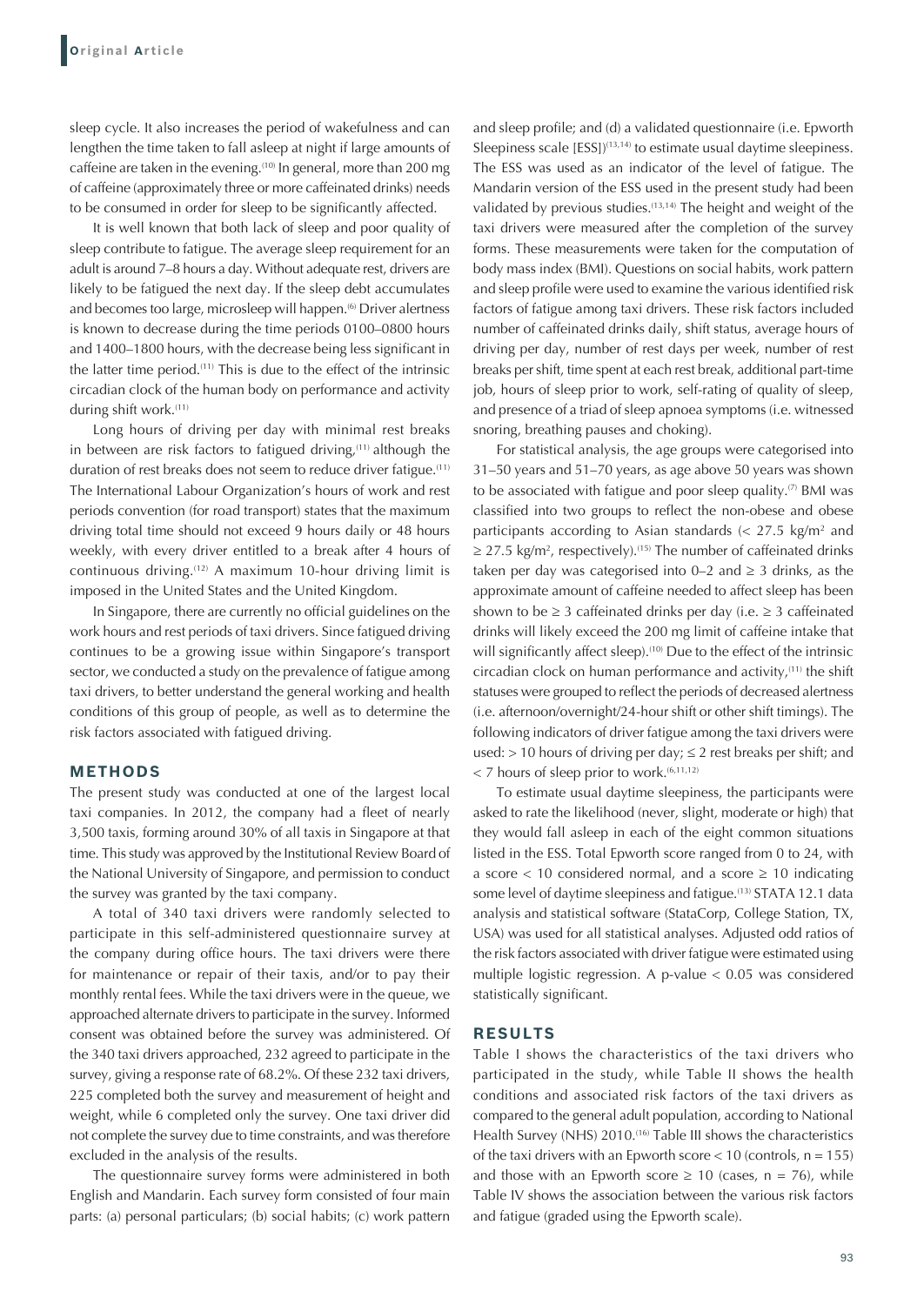**Table I. Characteristics of the survey population (n = 231).**

| <b>Characteristic</b>                    | No. (%)    | <b>Characteristic</b>                           | No. (%)       |  |
|------------------------------------------|------------|-------------------------------------------------|---------------|--|
| <b>Ethnicity</b>                         |            | Body mass index* (kg/m <sup>2</sup> )           |               |  |
| Chinese                                  | 171 (74.0) | < 18.5                                          | 3(1.3)        |  |
| Malav                                    | 36(15.6)   | $18.5 - 22.9$                                   | 23(10.2)      |  |
| Indian                                   | 23(10.0)   | $23.0 - 27.4$                                   | 95(42.2)      |  |
| Others                                   | 1(0.4)     | $\geq 27.5$                                     | 104 (46.2)    |  |
| Age group (yr)                           |            | Period working <sup>+,a</sup> (mth)             | $72(1 - 492)$ |  |
| $31 - 50$                                | 100(43.3)  |                                                 |               |  |
| $51 - 70$                                | 131 (56.7) | <b>Shift status</b>                             |               |  |
| Gender                                   |            | Afternoon/overnight/24-hour shift               | 180 (77.9)    |  |
| Male                                     | 229 (99.1) | Other shift timings                             | 51(22.1)      |  |
| Female                                   | 2(0.9)     | No. of rest days per week                       |               |  |
| <b>Educational level</b>                 |            | None                                            | 126 (54.5)    |  |
| Primary                                  | 55 (23.8)  | $\geq 1$                                        | 105(45.5)     |  |
| 'N' level                                | 4(1.7)     | Duration of driving per day <sup>t,b</sup> (hr) | $12(6-18)$    |  |
| 'O' level                                | 107(46.3)  | Distance driven per day <sup>t,c</sup> (km)     | 350 (50-500)  |  |
| <b>ITE</b> certification                 | 3(1.3)     |                                                 |               |  |
| 'A' level                                | 13(5.6)    | No. of rest breaks per shift                    |               |  |
| Diploma                                  | 46 (19.9)  | $\leq 2$                                        | 96(41.6)      |  |
| Graduate                                 | 3(1.3)     | $\geq 3$                                        | 135 (58.4)    |  |
| <b>Medical condition (self-reported)</b> |            | Duration of each rest break (min)               |               |  |
| No medical conditions                    | 105(45.5)  | $\leq 20$                                       | 181 (78.4)    |  |
| Heart disease                            | 18(7.8)    | > 20                                            | 50(21.6)      |  |
| Hypertension                             | 101(43.7)  | <b>Additional part-time job</b>                 |               |  |
| Diabetes mellitus                        | 44 (19.0)  | <b>No</b><br>200 (86.6)                         |               |  |
| High cholesterol                         | 80 (34.6)  | Yes                                             |               |  |
| <b>Smoking status</b>                    |            | 31(13.4)                                        |               |  |
| Smoker                                   | 117 (50.6) | Triad of sleep apnoea symptoms                  |               |  |
| Non-smoker/quit smoking                  | 114 (49.4) | <b>No</b>                                       | 114 (49.4)    |  |
| <b>Alcohol consumption</b>               |            | <b>Yes</b>                                      | 117 (50.6)    |  |
| Daily/social drinker                     | 76 (32.9)  | Duration of sleep prior to                      |               |  |
| Non-drinker/quit drinking                | 155(67.1)  | work (hr)                                       | 167 (72.3)    |  |
| No. of caffeinated drinks per day        |            | < 7                                             | 64 (27.7)     |  |
| None                                     | 9(3.9)     | $\geq 7$                                        |               |  |
| $1 - 2$                                  | 122(52.8)  | <b>Rating of quality of sleep</b>               |               |  |
| $\geq 3$                                 | 100(43.3)  | Very poor/poor                                  | 80 (34.6)     |  |
| No. of physical activities per week      |            | Average/good/very good                          | 151 (65.4)    |  |
| None                                     | 154 (66.7) |                                                 |               |  |
| $\geq 1$                                 | 77 (33.3)  | Epworth score <sup>t,d</sup>                    | $8(0-20)$     |  |

\*Percentages calculated using a sample size of 225 taxi drivers, as 6 of the 231 taxi drivers declined height and weight measurements. †Data presented as median (range). ªMean period working was 99.0 months. ʰMean duration of driving per day was 12.3 hours. ʿMean distance driven per day was 335.9 km. ªMean Epworth score was 8.0. ITE: Institute of Technical Education

**Table II. Health conditions and associated risk factors of taxi drivers as compared to the adult population.**

| <b>Parameter</b>                               | Percentage                              |                                              |
|------------------------------------------------|-----------------------------------------|----------------------------------------------|
|                                                | <b>Proportion</b><br>of taxi<br>drivers | <b>Prevalence</b><br>in adult<br>population* |
| <b>Health condition (self-reported)</b>        |                                         |                                              |
| Hypertension                                   | 43.7                                    | 23.5                                         |
| Diabetes mellitus                              | 19.0                                    | 11.3                                         |
| High cholesterol                               | 34.6                                    | 17.4                                         |
| <b>Risk factor</b>                             |                                         |                                              |
| Smoker                                         | 50.6                                    | 16.3                                         |
| Physically inactive                            | 66.7                                    | 54.0                                         |
| BMI <sup>+</sup> $\geq$ 27.5 kg/m <sup>2</sup> | 46.2                                    | 23.0                                         |

\*Data for adult population was obtained from National Health Survey 2010.(16) †BMI of only 225 taxi drivers was collected. BMI: body mass index

The proportion of ethnicity in our survey population (74.0% Chinese, 15.6% Malay, 10.0% Indian and 0.4% others) closely resembled that of the general population of Singapore residents

(74.2% Chinese, 13.3% Malay, 9.2% Indian and 3.3% others, according to the Department of Statistics, Singapore, as at June 2012).(17) The majority (99.1%) of taxi drivers who participated in the study were male and most (71.8%) had an educational level of 'O' level and below (Table I). The proportion of taxi drivers who had self-reported medical conditions (i.e. hypertension, diabetes mellitus and high cholesterol) and associated risk factors (i.e. smoker, physically inactive and BMI ≥ 27.5 kg/m<sup>2</sup>) was higher than the prevalence reported in the general adult population in Singapore (Table II).<sup>(16)</sup>

The prevalence of sleepiness and fatigue among taxi drivers was around 32.9% (sleepiness and fatigue was defined as having an Epworth score  $\geq 10$ ). We observed that fatigue and sleepiness was positively associated with a poor/very poor self-reported rating of quality of sleep, the presence of an additional part-time job, the consumption of  $\geq 3$  caffeinated drinks per day and driving for > 10 hours per day (Table III). Older age (i.e. 51–70 years), higher BMI (i.e. ≥ 27.5 kg/m<sup>2</sup> ), afternoon/overnight/24-hour shift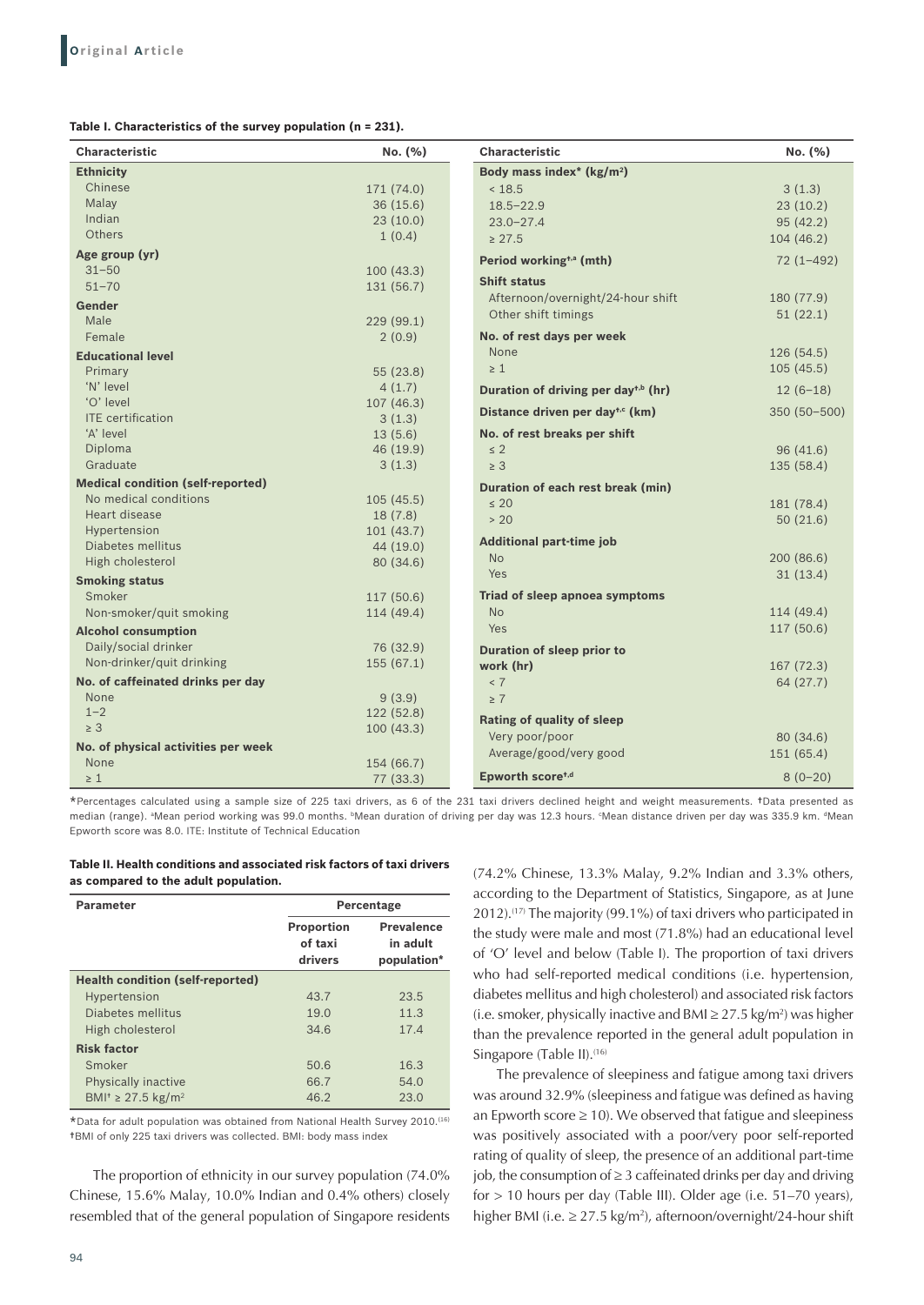| Characteristic                        | No. (%)              |                                         |           |
|---------------------------------------|----------------------|-----------------------------------------|-----------|
|                                       |                      |                                         | p-value   |
|                                       | Epworth              | Epworth<br>score < $10$ score $\geq 10$ |           |
|                                       | (n = 155)            | $(n = 76)$                              |           |
| <b>Ethnicity</b>                      |                      |                                         | <b>NS</b> |
| Chinese                               | 120 (77.4) 51 (67.1) |                                         |           |
| Malay                                 |                      | 21 (13.5) 15 (19.7)                     |           |
| Indian                                |                      | 13 (8.4) 10 (13.2)                      |           |
| Others                                | 1(0.6) 0(0)          |                                         |           |
| Age group (yr)                        |                      |                                         | < 0.05    |
| $31 - 50$                             |                      | 51 (32.9) 49 (64.5)                     |           |
| $51 - 70$                             | 104 (67.1) 27 (35.5) |                                         |           |
| Gender                                |                      |                                         | <b>NS</b> |
| Male                                  | 154 (99.4) 75 (98.7) |                                         |           |
| Female                                | 1(0.6)               | 1(1.3)                                  |           |
| <b>Education level</b>                |                      |                                         | <b>NS</b> |
| Primary                               | 47 (30.3) 8 (10.5)   |                                         |           |
| 'N' level                             |                      | $2(1.3)$ $2(2.6)$                       |           |
| 'O' level                             |                      | 73 (47.1) 34 (44.7)                     |           |
| <b>ITE</b> certification              |                      | 1(0.6) 2(2.6)                           |           |
| 'A' level                             | $12(7.7)$ $1(1.3)$   |                                         |           |
| Diploma                               |                      | 18 (11.6) 28 (36.8)                     |           |
| Graduate                              |                      | $2(1.3) \quad 1(1.3)$                   |           |
| Body mass index* (kg/m <sup>2</sup> ) |                      |                                         | < 0.05    |
| < 27.5                                |                      | 76 (50.7) 45 (60.0)                     |           |
| $\geq 27.5$                           |                      | 74 (49.3) 30 (40.0)                     |           |
| No. of caffeinated drinks per day     |                      |                                         | < 0.05    |
| $0 - 2$                               |                      | 98 (63.2) 33 (43.4)                     |           |
| $\geq 3$                              |                      | 57 (36.8) 43 (56.6)                     |           |
| <b>Shift status</b>                   |                      |                                         | < 0.05    |
| Afternoon/overnight/24-hr shift       | 111 (71.6) 69 (90.8) |                                         |           |
| Other shift timings                   | 44 (28.4) 7 (9.2)    |                                         |           |
| No. of rest days per week             |                      |                                         | < 0.05    |
| None                                  |                      | 70 (45.2) 56 (73.7)                     |           |
| $\geq 1$                              |                      | 85 (54.8) 20 (26.3)                     |           |
| Duration of driving per day (hr)      |                      |                                         | < 0.05    |
| $\leq 10$<br>>10                      | 117 (75.5) 65 (85.5) | 38 (24.5) 11 (14.5)                     |           |
|                                       |                      |                                         |           |
| No. of rest breaks per shift          |                      | 64 (41.3) 32 (42.1)                     | <b>NS</b> |
| $\leq$ 2<br>$\geq 3$                  |                      | 91 (58.7) 44 (57.9)                     |           |
| <b>Duration of each rest</b>          |                      |                                         | < 0.05    |
| break (min)                           |                      |                                         |           |
| $\leq 20$                             | 112 (72.3) 64 (84.2) |                                         |           |
| > 20                                  |                      | 43 (27.7) 12 (15.8)                     |           |
| <b>Additional part-time job</b>       |                      |                                         | < 0.05    |
| <b>No</b>                             | 148 (95.5) 52 (68.4) |                                         |           |
| Yes                                   |                      | $7(4.5)$ 24 (31.6)                      |           |
| Triad of sleep apnoea symptoms        |                      |                                         | < 0.05    |
| No                                    |                      | 85 (54.8) 29 (38.2)                     |           |
| Yes                                   |                      | 70 (45.2) 47 (61.8)                     |           |
| Duration of sleep prior to            |                      |                                         | 0.05      |
| work (hr)                             |                      |                                         |           |
| < 7                                   |                      | 99 (63.9) 68 (89.5)                     |           |
| $\geq 7$                              |                      | 56 (36.1) 8 (10.5)                      |           |
| <b>Rating of quality of sleep</b>     |                      |                                         | < 0.05    |
| Very poor/poor                        |                      | 27 (17.4) 53 (69.7)                     |           |
| Average/good/very good                | 128 (82.6) 23 (30.3) |                                         |           |

**Table III. Characteristics of taxi drivers with an Epworth score < 10 (n = 155) and taxi drivers with an Epworth score ≥ 10 (n = 76).**

\*As 6 of the 231 taxi drivers declined height and weight measurements, body mass index was available for only 225 taxi drivers. Out of the 225 taxi drivers, 150 had an Epworth score < 10, and 75 had an Epworth score ≥ 10. ITE: Institute of Technical Education; NS: nonsignificant

**Table IV. Multiple logistic regression analysis of the association of risk factors with fatigue among taxi drivers, as graded using the Epworth Sleepiness Scale.**

| <b>Characteristic</b>                          | Adjusted OR (95% CI)* |
|------------------------------------------------|-----------------------|
| Age group (yr)                                 |                       |
| $31 - 50$                                      | $\mathbf{1}$          |
| $51 - 70$                                      | $1.8(0.6 - 5.1)$      |
| Body mass index* ( $\text{kg/m}^2$ )           |                       |
| < 27.5                                         | $\mathbf{1}$          |
| > 27.5                                         | $2.4(0.9-6.6)$        |
| No. of caffeinated drinks per day <sup>+</sup> |                       |
| $0 - 2$                                        | $\mathbf{1}$          |
| $\geq 3$                                       | $2.6(1.2-6.1)$        |
| <b>Shift status</b>                            |                       |
| Afternoon/overnight/24-hr shift                | $2.1(0.5-8.3)$        |
| Other shift timings                            | $\mathbf{1}$          |
| No. of rest days per week                      |                       |
| None                                           | $1.2(0.5-3.0)$        |
| $\geq 1$                                       | $\mathbf{1}$          |
| Duration of driving per day <sup>+</sup> (hr)  |                       |
| $\leq 10$                                      | $\mathbf{1}$          |
| >10                                            | $1.3(1.0-1.7)$        |
| Duration of each rest break (min)              |                       |
| $\leq 20$                                      | $\mathbf{1}$          |
| > 20                                           | $1.6(0.5-5.5)$        |
| Additional part-time job <sup>+</sup>          |                       |
| <b>No</b>                                      | $\mathbf{1}$          |
| Yes                                            | $7.5(1.7-32.9)$       |
| Triad of sleep apnoea symptoms                 |                       |
| <b>No</b>                                      | $\mathbf{1}$          |
| Yes                                            | $1.1(0.5-2.7)$        |
| Duration of sleep prior to work (hr)           |                       |
| < 7                                            | $2.5(0.7-8.7)$        |
| $\geq 7$                                       | $\mathbf{1}$          |
| Rating of quality of sleep <sup>+</sup>        |                       |
| Very poor/poor                                 | $8.2(3.0-22.5)$       |
| Average/good/very good                         | 1                     |

\*Adjusted for gender, educational level, ethnicity, age group, body mass index, number of caffeinated drinks daily, shift status, number of rest days weekly, duration of driving per day, duration of each rest break, additional part-time job, triad of sleep apnoea symptoms, duration of sleep prior to work and rating of quality of sleep. †Statistically significant. CI: confidence interval; OR: odds ratio

work, absence of rest days per week,  $\leq 2$  rest breaks per shift, ≤ 20 minutes per rest break, presence of a triad of sleep apnoea symptoms and < 7 hours of sleep prior to work were not found to be associated with a statistically significant increase in fatigue and sleepiness, as shown in the adjusted odd ratios (Table IV).

### **DISCUSSION**

In the present study, we found that the proportion of taxi drivers with self-reported medical conditions (i.e. hypertension, diabetes mellitus and high cholesterol) was much higher than that of the general Singapore population, as reported in the 2010 Singapore NHS.(16) However, data from the 2010 NHS included Singapore residents aged between 18–69 years, while 56.7% of the present study's population was aged between 51–70 years. As these medical conditions are age-related, the higher prevalence rates observed in the present study are expected. Another possible explanation for the observed higher rates of medical conditions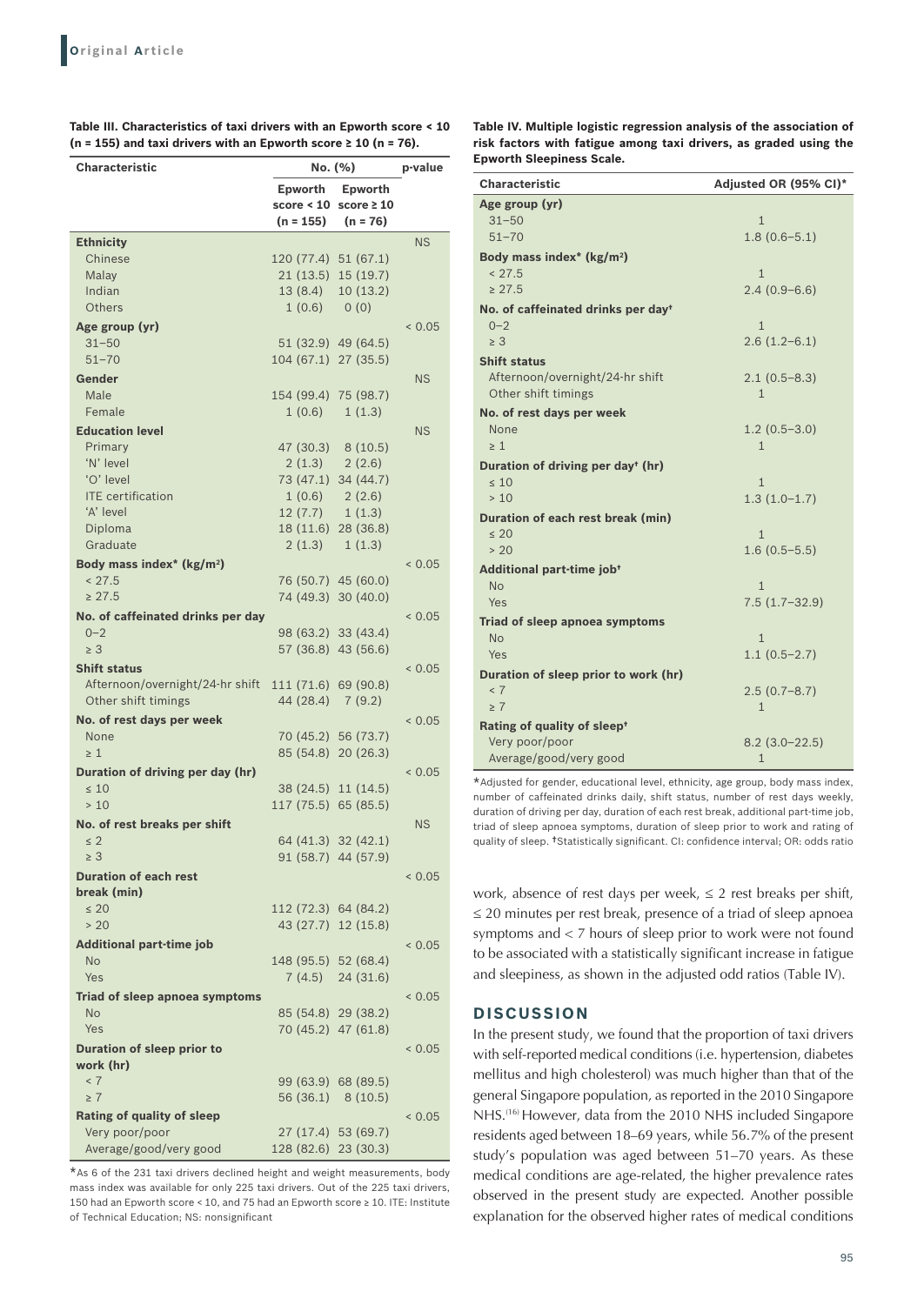is the observed unhealthy lifestyle habits of taxi drivers, i.e. the taxi drivers in the present study were found to smoke more, exercise less and have higher BMIs, as compared to the general population (based on NHS data)<sup>(16)</sup> (Tables I & II). As taxi drivers often spend long hours driving and have irregular schedules, they are more likely to have a physically sedentary lifestyle and limited food options (while on the road). This results in a higher risk of developing these lifestyle-related medical conditions as compared to the general population. The significantly high proportion of taxi drivers with medical conditions makes them a high-risk group for developing complications associated with these medical conditions. Also, it should be noted that the prevalence of medical conditions was likely to be under-reported in the present study, as the drivers might be undiagnosed, as was shown for the prevalence of hypertension, diabetes mellitus and high cholesterol among the general Singapore population in the 2010 NHS.<sup>(16)</sup>

To become a taxi driver in Singapore, drivers aged ≤ 50 years have to undergo a medical check-up every two years, while drivers aged > 50 years have to undergo an annual medical checkup. The medical check-up mainly consists of chest radiography, a visual acuity and colour perception test, medical history report and general medical examination by a doctor. While hypertension may be detected during the medical check-up, other chronic diseases such as diabetes mellitus and high cholesterol may not. The inability of the medical check-up to detect these diseases may pose a hidden risk to not only the taxi drivers, but also their passengers and other road users. This is because, if these comorbidities are not detected early, they may result in the occurrence of a stroke or an acute myocardial infarction during the course of work.

While poor ratings of quality of sleep were strongly associated with higher Epworth scores in the present study, the duration of sleep prior to work per day was not. Although the average sleep requirement is around 7–8 hours per day for adults, most can tolerate a certain amount of partial sleep deprivation and still perform reasonably well. It appears that the limit of tolerance for fatigue is about  $4-5$  hours of sleep a day.<sup> $(11)$ </sup> Time of the sleep is also important in determining the magnitude and presence of fatigue.(11)

In the present study, the number of rest breaks per shift was not found to be negatively associated with fatigue. Although research has shown that rest breaks have an important restorative function, it also showed that the performance functions are unlikely to be restored to the initial levels and rest breaks are not known to restore performance levels after about 9 hours of work.(11) Such findings have led to the restriction of driving hours to 9–10 hours per day by the International Labour Organization; this restriction is practised in both the United States and the United Kingdom. In the present study, driving more than 10 hours per day was noted to be a significant risk factor leading to fatigue, which is consistent with the results of studies conducted overseas.<sup>(11,12)</sup>

Although previous studies have shown that increasing age is a contributory cause of fatigue, $(7)$  this was not observed in the present study. A local study conducted about 30 years ago to

examine the fatigue level among younger and older local taxi drivers did not show any correlation between age, and work capacity and accident liability.(18)

Driving the afternoon/overnight/24-hour shift was not shown to be a significant risk factor for sleepiness and fatigue among taxi drivers in the present study, although this shift status has been firmly established as a cause of fatigue among drivers in overseas studies.(11,12) This difference may be due to the driver's personal adaptation to the shift status, environment and domestic conditions, after having worked for an extended period of time.<sup>(11)</sup> Further studies may be required in order to conclusively determine the effects of shift status on fatigue among taxi drivers in Singapore.

The present study has several strengths. It is the first local study that specifically evaluated the risk factors of fatigued driving among taxi drivers, and thus, the results could be used as a baseline for future studies. Also, due to the cross-sectional nature of the study, we were able to simultaneously examine multiple risk factors of interest that were associated with fatigued driving. Furthermore, we were able to obtain the data required for analysis in a relatively short time and at a low cost.

However, despite the aforementioned strengths, the present study was not without limitations. One of the main limitations was participation bias. The response rate in the present study was 68.2%, and those who declined to participate may have had a different demographic distribution from those who agreed to participate. We noted that some of the taxi drivers who declined to participate were resting on the sofas/chairs available at the company. In other words, the lack of participation from this group of drivers may have resulted in the underestimation of the prevalence of fatigue in the present study. Providing taxi drivers with incentives for participation such as complimentary food/drink coupons and/or blood/urine tests, securing greater assistance from the taxi company such as having notices of the study posted one month in advance, and translating the questionnaire into Malay and Tamil could have improved the participation rate. In addition, a larger sample size and a higher response rate across different taxi companies would have garnered better results and improved our understanding of the prevalence of fatigue and its associated risk factors.

Another possible limitation is recall bias. As the present study was a self-reporting survey, it is possible for the taxi drivers to underestimate their sleepiness and fatigue levels when scoring the ESS. This would have led to an underestimation of the prevalence of fatigue among the participants. Finally, the use of symptoms alone as an indicator of OSA may have resulted in a misclassification bias, as the use of a questionnaire survey to diagnose OSA has low sensitivity and specificity as compared to the use of polysomnography, which is currently the gold standard for diagnosis for OSA.(19) Such a misclassification bias would have affected the estimation of associated adjusted odd ratios.

The present study found that a large proportion of taxi drivers had chronic medical conditions and unhealthy lifestyle habits such as smoking and physical inactivity. Effort should be made to promote a healthier lifestyle in this high-risk group, so as to curb the development of medical conditions and to prevent further